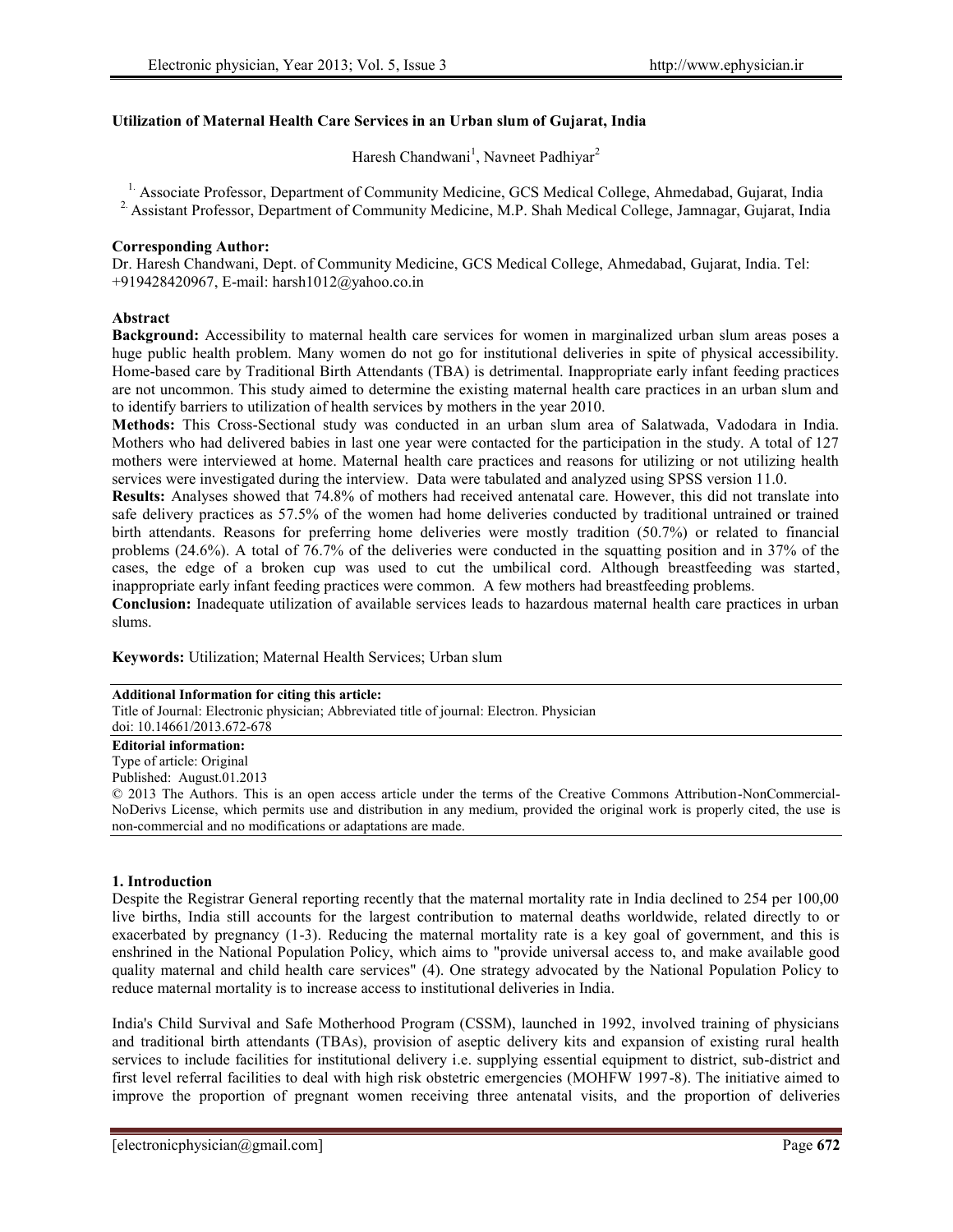conducted by trained attendants. The CSSM gave way to the Reproductive and Child Health (RCH) program in 1997, at which point the scope was widened to include other reproductive and child health services (5,6). The second five year phase of the RCH program (RCH II) is currently being initiated and contains a comprehensive newborn health strategy that includes promotion of institutional deliveries, with cash subsidies for poor families and compensation of TBAs facilitating the process (7). In areas remote from facilities, improvement of home-based newborn care via auxiliary nurse-midwives are envisaged (8,9).

Maternal mortality and morbidity continue to be high despite the existence of national programs for improving maternal and child health in India. This could be related to several factors, an important one being non-utilization or under-utilization of maternal health care services, especially amongst the rural poor and urban slum population due to either lack of awareness or access to health care services. Even after reproductive and child health - 2 (RCH-2), it has not been possible to reach a large segment of the marginalized population through the organized health sector (10). Rapid urban development is outstripping the meager resources at the local municipality level. Even where facilities exist, socio-economic and cultural barriers prevent their optimum utilization by the women who need them most, consequently resulting in hazardous health practices (11-14).

Understanding of the knowledge and practices of the community regarding maternity care during pregnancy, delivery and postnatal period is required for program implementation. Therefore, the present study was carried out to determine the existing maternal health care practices and determine the social-demographic correlates and barriers of maternal healthcare utilization amongst women living in a slum in Vadodara District, Gujarat in the year 2010.

## **2. Material and Methods**

## **2.1. Study setting**

This Cross-Sectional study was conducted in a slum - Salatwada, a field practice area of the Department of Community Medicine, Medical College, Vadodara - during June-December 2010. The slum has been in existence for the past two decades, with an approximate population of 10,000. This area is located within the city and has unplanned houses. This area accommodates mix groups of population ranging from laborers, small vendors, shopkeepers to government employees. One Urban Health Centre is within 1 km and the Medical College Hospital is within 2 km of the area. There is one Private Maternity Home and 2 Private Clinics in the area.

## **2.2. Sampling**

The sample size for this study was 127. No specific formula was used for calculating the sample size. All mothers who had delivered within the last 1 year in that particular area were included. A total of 127 such women identified by door-to-door survey participated in the study after obtaining informed consent.

## **2.3. Data collection**

These women were interviewed using a pre-structured and pre-tested interview schedule including identification data, socio-demographic profile, details of antenatal care, delivery, postnatal care and perceived barriers for non utilization of maternal healthcare services. At least three visits were made to include all the women who could not be contacted in the first visit. Appropriate counseling, treatment, and referral were given wherever needed

## **2.4. Ethical consideration**

This study was carried out after obtaining the approval of the Institutional Ethical Committee of Govt. Medical College, Vadodara, Gujarat. The ethical consideration which was taken into account was obtaining informed consent from the participant.

## **2.5. Statistical analysis**

Data were entered and analyzed using SPSS version 11. Data were expressed in percentage. Z test was used to test the difference between home and institutional deliveries. ' *P* ' value less than 0.05 was considered statistically significant

## **3. Results**

## **3.1. Socio-cultural profile of the study population**

All mothers had poor socioeconomic status and lived in a congested, unsanitary environment in the slum. As can be seen, from table 1, more than half of women (57.5%) preferred to have the delivery at home. A majority were young mothers (81% being 30 years or younger), illiterate (50.5%) or just literate (28.3%), and a quarter of them were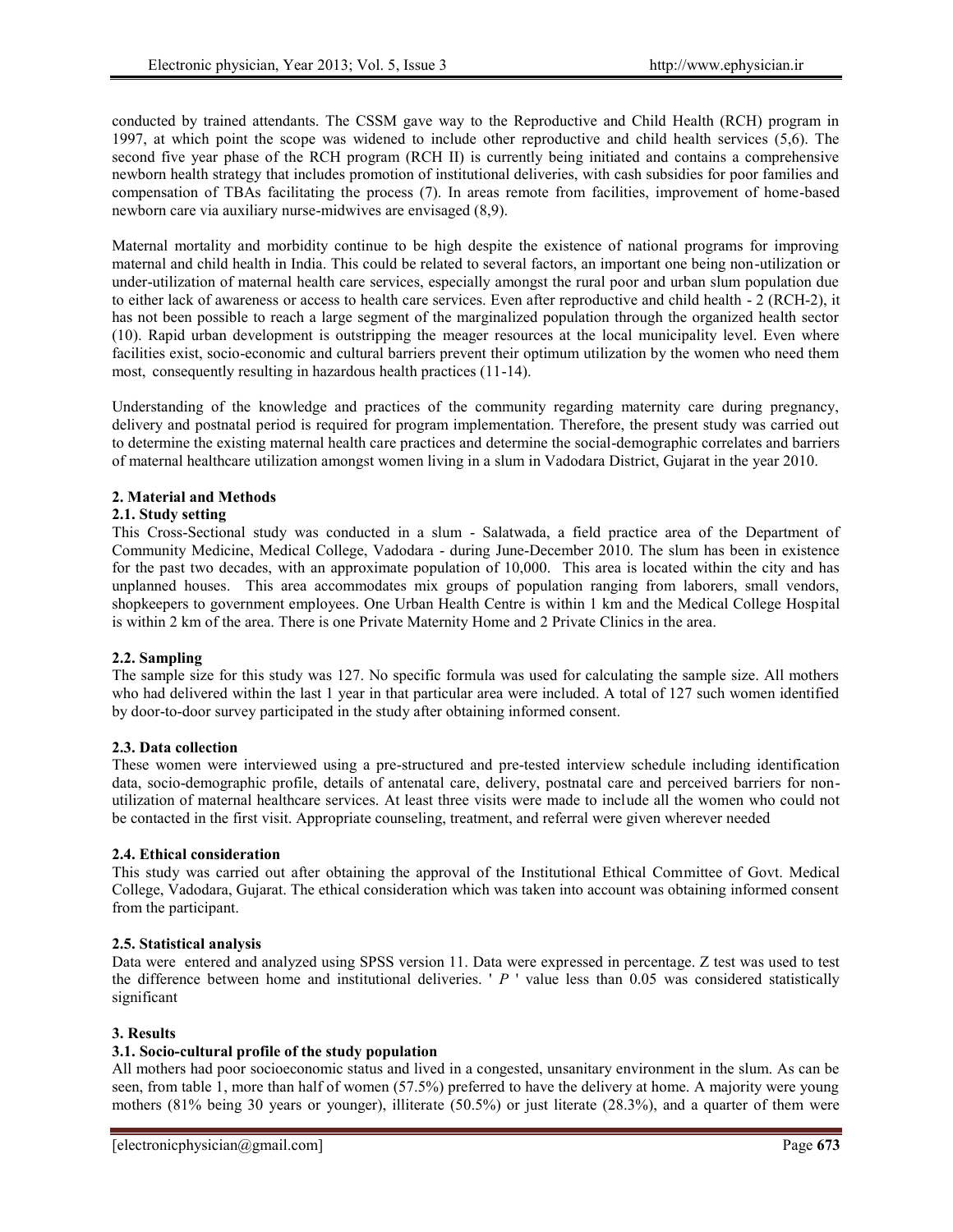living in nuclear families (27.6%). The decision about the place of delivery was taken by the husband (48%), mother in law  $(23.6\%)$  or jointly by the family  $(7.9\%)$ .

|                                | Home delivery |               | Institutional delivery |               | Total |               |
|--------------------------------|---------------|---------------|------------------------|---------------|-------|---------------|
|                                | No.           | $\frac{0}{0}$ | No.                    | $\frac{0}{0}$ | No.   | $\frac{0}{0}$ |
| Type of Family                 |               |               |                        |               |       |               |
| Nuclear                        | 22            | 30.1          | 13                     | 24.1          | 35    | 27.6          |
| Joint                          | 51            | 69.9          | 41                     | 75.9          | 92    | 72.4          |
| Total                          | 73            | 57.5          | 54                     | 42.5          | 127   | 100           |
| Age of Mother                  |               |               |                        |               |       |               |
| $20 - 30$                      | 58            | 79.5          | 45                     | 83.3          | 103   | 81.1          |
| $31-40$                        | 15            | 20.6          | 9                      | 16.7          | 24    | 18.9          |
| Total                          | 73            | 57.5          | 54                     | 42.5          | 127   | 100           |
| <b>Education of Mother</b>     |               |               |                        |               |       |               |
| Illiterate& just literate      | 61            | 83.6          | 39                     | 72.2          | 100   | 78.8          |
| Literate                       | 12            | 16.4          | 15                     | 27.8          | 27    | 21.2          |
| Total                          | 73            | 57.5          | 54                     | 42.5          | 127   | 100           |
| Decision for place of delivery |               |               |                        |               |       |               |
| Husband                        | 38            | 52.1          | 23                     | 42.6          | 61    | 48.0          |
| Mother-in-law                  | 19            | 26.0          | 11                     | 20.4          | 30    | 23.6          |
| Self                           | 9             | 12.3          | 17                     | 31.5          | 26    | 20.5          |
| More than one person           | 7             | 9.6           | 3                      | 5.6           | 10    | 7.9           |
| Total                          | 73            | 57.5          | 54                     | 42.5          | 127   | 100           |

| Table 1. Socioeconomic variables of the study population |  |
|----------------------------------------------------------|--|
|----------------------------------------------------------|--|

## **Table 2.** Antenatal practices in the study population

|                                 | Home delivery |               | Institutional delivery |          | Total |      | Z test  |
|---------------------------------|---------------|---------------|------------------------|----------|-------|------|---------|
|                                 | No.           | $\frac{0}{0}$ | No.                    | $\%$     | No.   | $\%$ |         |
| Any Antenatal care received     |               |               |                        |          |       |      |         |
| N <sub>0</sub>                  | 25            | 34.2          | 7                      | 13.0     | 32    | 25.2 |         |
| Yes                             | 48            | 65.8          | 47                     | 87.0     | 95    | 74.8 | P < 0.5 |
| Total                           | 73            | 57.5          | 54                     | 42.5     | 127   | 100  |         |
| No. of Tetanus Toxoid. Received |               |               |                        |          |       |      |         |
| Zero                            | 27            | 37.0          |                        | 9.3      | 32    | 25.2 | P < 0.5 |
| One                             | Q             | 12.3          | $\theta$               | $\theta$ | 9     | 7.1  | $\ast$  |
| Two                             | 37            | 50.7          | 49                     | 90.7     | 86    | 67.7 | P < 0.5 |
| Total                           | 73            | 57.5          | 54                     | 42.5     | 127   | 100  |         |

\*No Comparison

## **3.2. Existing Perinatal Practices**

#### **3.2.1. Antenatal care**

A total of 25.2% of the mothers did not receive any antenatal care (Table 2). Of these, a large majority were those who preferred to deliver at home. Only two women who did not receive any antenatal care delivered in the hospital due to some unforeseen complication of the delivery. There was a significant difference in the rate of antenatal care received (at least one visit and one tetanus toxoid) among women who delivered at home and those who delivered in an institution. While overall, a majority of women (74.8%) did have at least one antenatal check-up either in a government hospital or a private clinic or nursing home, the number was significantly higher in those women who had institutional deliveries. A quarter of the mothers did not receive a dose of Inj. TT. These were the same mothers who did not receive an antenatal check-up. The majority of women received two doses of Inj. TT (68%). However, the rate was significantly higher in women who chose to have an institutional delivery.

## **3.2.2. Hazardous practices in home delivery:**

Natal care was found to be poor in the case of deliveries at home (Table 3). Fifty percent of the home deliveries were attended by Trained Birth Attendants and 34% were attended by Untrained Birth Attendants. A private nurse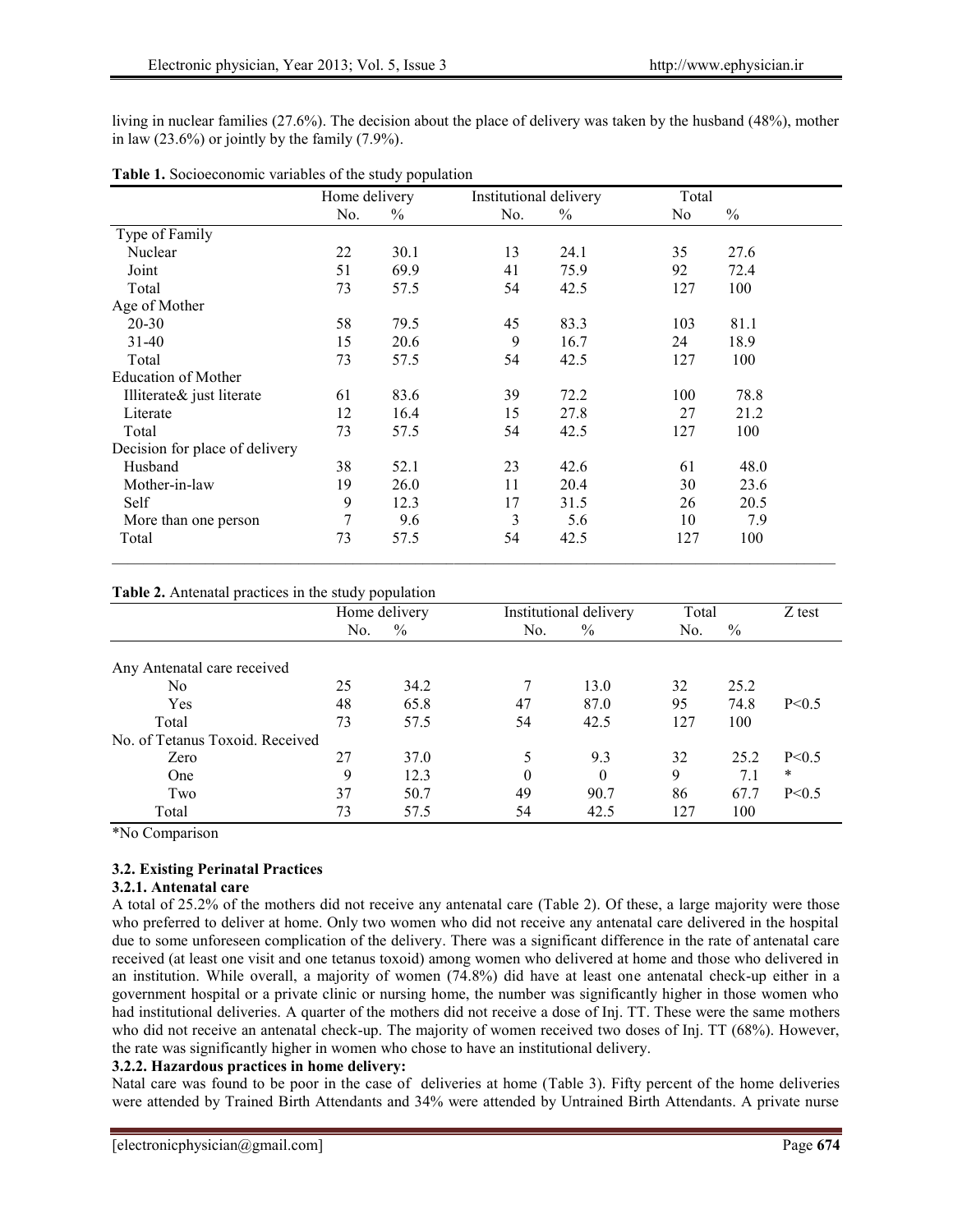attended 15% of the home deliveries. A majority of women delivered their babies in the squatting position (76.7%). The umbilical cord was cut by a new blade in 63% of the cases but by traditional objects such as the edge of a broken cup in 37% of the cases. While a majority of the women had normal deliveries, 6.8% said they had some complication during delivery such as prolonged labor.

|  |  | Table 3. Hazardous practices in home delivery |
|--|--|-----------------------------------------------|
|--|--|-----------------------------------------------|

| No. | $\frac{0}{0}$ |  |
|-----|---------------|--|
|     |               |  |
|     |               |  |
| 37  | 50.7          |  |
| 25  | 34.2          |  |
| 11  | 15.1          |  |
| 73  | 100           |  |
|     |               |  |
| 56  | 76.7          |  |
| 17  | 23.3          |  |
| 73  | 100           |  |
|     |               |  |
| 46  | 63.0          |  |
| 27  | 37.0          |  |
| 73  | 100           |  |
|     |               |  |
| 68  | 93.2          |  |
| 5   | 6.8           |  |
| 73  | 100           |  |
|     |               |  |

## **Table 4.** Reasons for choosing the place of delivery

|                                          | No.            | $\frac{0}{0}$ |
|------------------------------------------|----------------|---------------|
| Home delivery $(n=73)$                   |                |               |
| Tradition                                | 37             | 50.7          |
| Economic reason                          | 18             | 24.6          |
| Rude behavior of personnel in hospital   | 6              | 8.2           |
| Nobody to take care of home              | 4              | 5.5           |
| Fear of hospital                         |                | 9.6           |
| Other                                    |                | 1.4           |
| Govt. Hospital (n=44)                    |                |               |
| Close to home                            | 19             | 43.2          |
| Complication in earlier pregnancy        | 12             | 27.2          |
| Proper attention given                   | 8              | 18.2          |
| Sympathetic attitude of health personnel | 3              | 6.8           |
| Other                                    | $\overline{2}$ | 4.6           |
| Private Nursing Home $(n=10)$            |                |               |
| Close to home                            | 4              | 40.0          |
| Complication in earlier pregnancy        | 2              | 20.0          |
| Proper attention given                   | 3              | 30.0          |
| Sympathetic attitude of health personnel |                | 10.0          |
| Other                                    |                | 0.0           |

# **3.2.3. Feeding Pactices**

All newborns were breast-fed. Colostrum was given to 73.9% of the babies and discarded in the rest. The first feed was given within 6 hours of birth in 66.7% of the newborns in institutional deliveries compared with 46.8% in home delivery. Prelacteal feed was given to almost half of the babies. A total of 11.9% of the mothers were having some breast-feeding problems at the time of survey.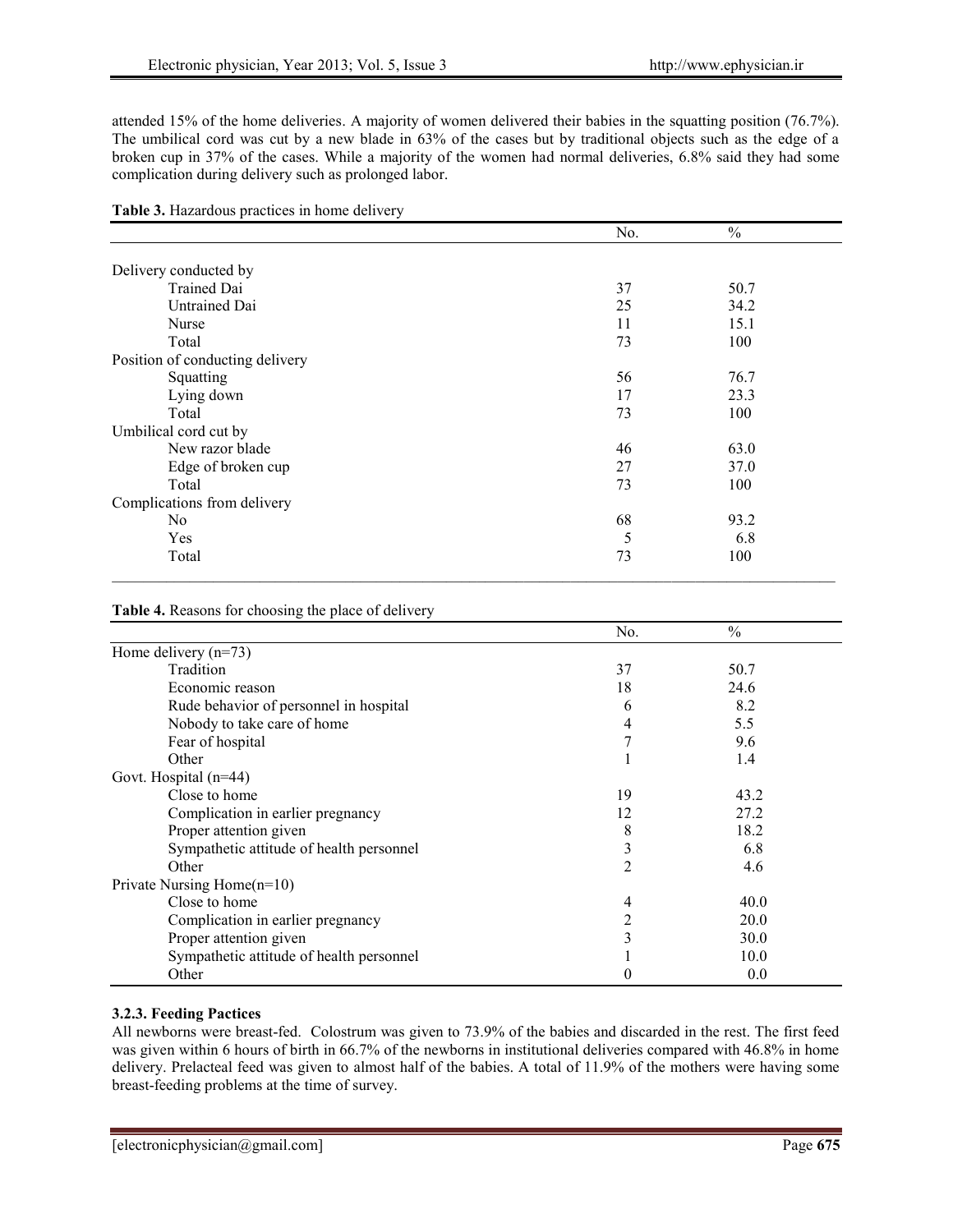## **3.3. Barriers to Utilization of Health Services**

Table 4 shows the main reasons stated by the mothers for choosing home delivery  $(n=73)$  or institutional delivery  $(n=54)$ .

#### **3.3.1. Home delivery**

Most mothers said that giving birth at home with assistance from a traditional attendant was a norm followed in their family and society. Childbirth being a natural process, there was no need to change the norm. Thus, the most common reason for home delivery was stated as being a family tradition (50.7%). Economic constraint was also a common reason for avoiding the institutional delivery, as even in the government hospitals medicines and investigations were not free (24.6%). Other reasons for preferring home delivery included rude behavior of hospital personnel (8.2%), nobody to take care of the home during their absence (5.5%), fear of hospitals (9.6%), and other reasons  $(1.4\%)$ 

#### **3.3.2. Institutional delivery**

A total of 42.5% of the women delivered in an institution, either a government hospital (n=44) or a private nursing home (n=10). The main reasons stated for choosing a government hospital were its proximity to home, and a history of complications in earlier pregnancies. The main reasons for choosing a private nursing home were proximity to home and the perception that proper attention will be given to the patient. Thus, the important barriers to utilization that have been identified include a strong tradition of home delivery and economic constraints of the family.

#### **4. Discussion**

This study shows that the good quality Maternal and Child Health (MCH) services are not reaching those who need them most.There is evidence to show that the demand side barriers to access of services, such as tradition, lack of knowledge, and financial constraints may be as important as supply factors in deterring patients from utilizing services(12-14). Thus, although at least one antenatal visit was availed by almost 75% of the mothers, this did not translate into good delivery practices for most, as 57.5% mothers preferred to deliver at home. An earlier study by Aggarwal et al (15,16) has also reported an ANC utilization rate of 74.3%. However, this is more than the overall ANC coverage rate of 25% as reported by Singh JV (17).

The rate of delivery at home is 57.5% in the present study, which is less than 73% reported by Singh JV (17). A study from urban slums and periurban areas by Aggarwal et al (15,16) has reported 70% home deliveries of which 81.9% were attended by untrained dais. A community-based case control study in slums by Aggarwal A et al (18) has also reported that most deliveries were conducted at home by untrained dais. The rate of births attended by untrained birth attendants is comparatively lower in the present study (34.2%). Delivering a baby in the squatting position is beneficial in that it shortens the duration of the  $1<sup>st</sup>$  and  $2<sup>nd</sup>$  stages of labor. However, without proper perineal support provided by birthing chairs or cushions, the incidence of maternal injury such as perineal tear is very high. Given the current delivery practices at home, it is thus considered to be hazardous for the mother (18).

Although breast feeding is the norm, giving prelacteal feeds is a deep-rooted custom in India and many studies have reported up to 100% of mothers giving prelacteal feeds (19,20). However, in this study, 45.7% of the mothers gave prelacteal feeds and the rate was not significantly different in home deliveries compared with institutional deliveries. Delaying of the first feed (22.6%) and discarding of colostrums (26.1%) were other customs that have been reported in similar earlier studies (19-22).

Socioeconomic barriers to utilization of services are important. For many of these urban families, pregnancy and childbirth is not a priority. The tradition of home delivery with help from untrained birth attendants is the societal norm. However, antenatal care and Inj. TT is well accepted by the majority. An important barrier to acceptance of services is economic constrain. A total of 24.6% of the families from the urban slum in this study said they were unable to afford services even in government hospitals because of the cost of medicines and investigations, even though consultation was free. They visited hospitals because of complications during delivery in the current or an earlier pregnancy. Evidence suggests that demand side barriers such as cost of services are important barriers to obtaining services, especially in poor and vulnerable groups (13). In a study on barriers to access of health services in Bangladesh, 45% of the women stated financial reasons for not accessing health services (23). However, a study in Maharashtra, India points out that women were able to overcome the economic constrains if they felt that services outweighed the cost (14).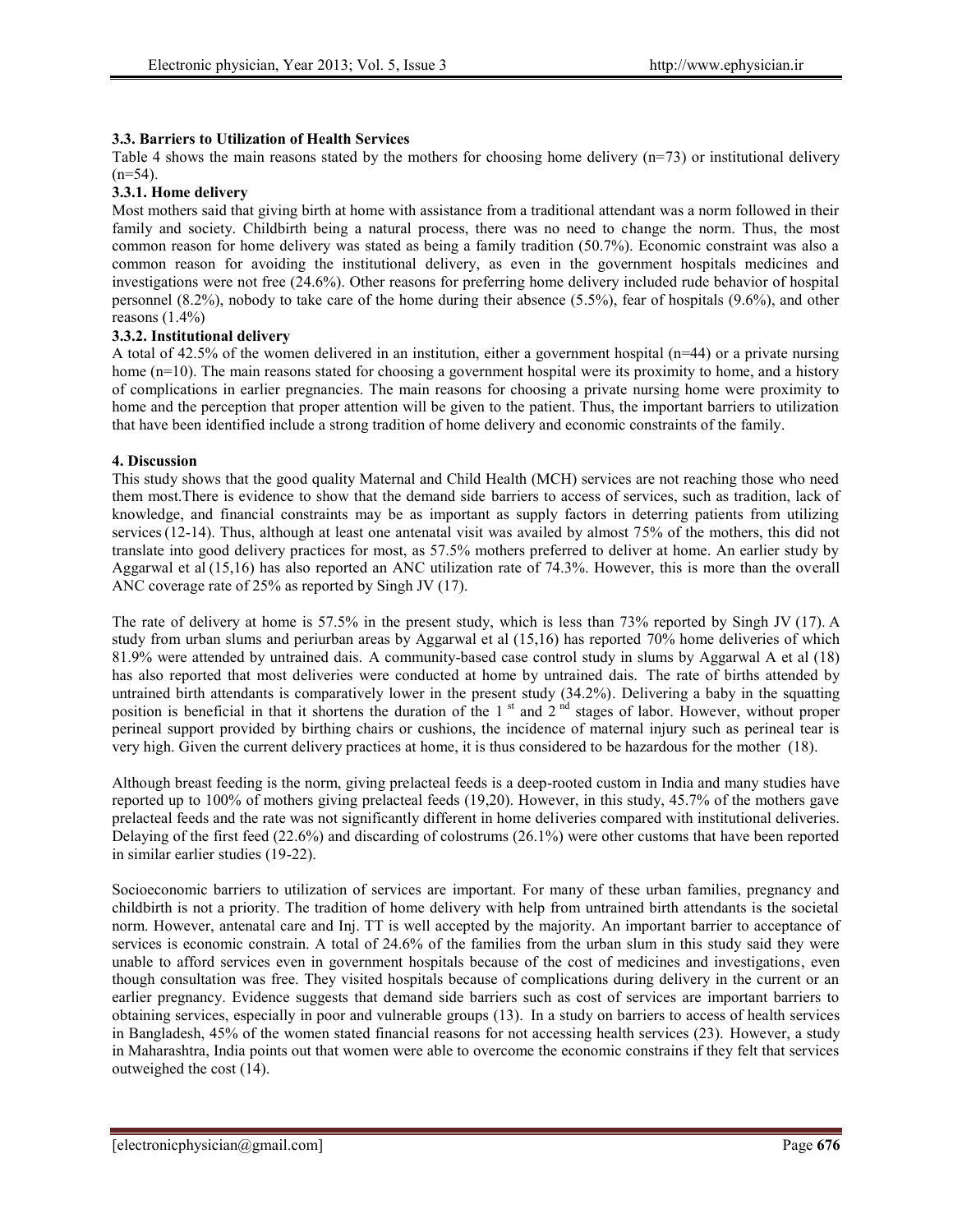It may be possible to overcome the economic constraints by ensuring availability of trained birth attendants for home delivery in urban settings as in rural setting. There is an ongoing debate about reinforcing home-based birthing strategies with skilled birth attendants in developing countries (12). Trained birth attendants are more likely to use clean delivery practices compared with untrained birth attendants. However, a study from rural Bangladesh has shown no significant difference in the level of post-partum infection rate in deliveries conducted by trained birth attendants compared with untrained birth attendants (23,24). Thus, it is logical that because institutional facilities are available in urban areas, under the RCH 2 program, women, especially in urban areas, are encouraged to have their deliveries in an institution.

In this study, 42.5% of the women who delivered in institutions, either government or private, had significantly better indicators of maternal health care, such as utilization of antenatal care and appropriate infant feeding practices, compared with those mothers who delivered at home. Thus, it is justifiable to prioritize the promotion of institutional deliveries for the mothers in urban slum dwellings. Social mobilization, using a participatory approach can be effective in improving perinatal health indicators (25).

## **5. Conclusion**

In summary, our findings showed that in spite of health services being within reach, a majority of women chose to deliver at home, often by untrained birth attendants. Hazardous delivery practices and undesirable feeding practices were common. Important barriers for institutional delivery were family tradition and economic constraints. The practical implication of our findings indicate that physical accessibility to services does not necessarily lead to service utilization. We suggest that social and cultural accessibility is as important as physical accessibility. Performing a comparative study on two different slum population (one where social mobilization and counselling using a participatory approach is effectively used) can be considered a recommended future study.

## **Acknowledgements:**

The Authors would like to thank the Dean and Head of Department of Community Medicine, Govt. Medical College, Vadodara for granting the permission to carry out this study. The authors are grateful to the students posted in the Department of Community Medicine during their Internship for collecting data of this study.

# **Conflict of Interest:**

There is no conflict of interest to be declared.

# **References:**

- 1. Mavalankar DV, Rosenfield A. Maternal mortality in resource-poor settings: policy barriers to care. Am J Public Health. 2005; 95: 200–3. doi: 10.2105/AJPH.2003.036715.
- 2. Majhi AK, Mondal A, Mukherjee GG. Safe motherhood a long way to achieve. J Ind Med Assoc. 2001; 99: 132–7.
- 3. India's maternal mortality rate has declined: study. Hindustan Times New Delhi. 2006.
- 4. National Population Policy, 2000. New Delhi: Ministry of Health and Family Welfare; 2000.
- 5. Pinel A, Islam QM, Villeneuve P, Lakshminarayanan R. Strategies for maternal mortality reduction. The Lancet. 2007; 369(9561): 557–8. doi: 10.1016/S0140-6736(07)60271-2.
- 6. Kim Choe M, Chen J. Potential for Reducing Child and Maternal Mortality through Reproductive and Child Health Intervention Programmes: An Illustrative Case Study from India. Asia Pac Popul J. 2006;  $21(1):13-7.$
- 7. Bloom SS, Lippeveld T, Wypij D. Does antenatal care make a difference to safe delivery? A study in urban Uttar Pradesh, India. Health Policy Plan. 1999; 14: 38-48.
- 8. Misra PK, Thakur S, Kumar A, Tandon S. Perinatal mortality in rural India, with special reference to high risk pregnancies. J Trop Pediatr. 1993; 39 : 41-4.
- 9. Sinha S. Outcome of antenatal care in an urban slum of Delhi. Ind J Com Med. 2006; 31: 189-90.
- 10. Carroli G, Rooney C, Villar J. How effective is antenatal care in preventing maternal mortality and serious morbidity? An overview of evidence. Paediatr Perinat Epidemiol. 2001; 15:1-42.
- 11. Pallikadavth S, Foss M, Stones RW. Antenatal care: Provision and inequality in rural north India. Soc Sci Med. 2004; 59: 1147-58.